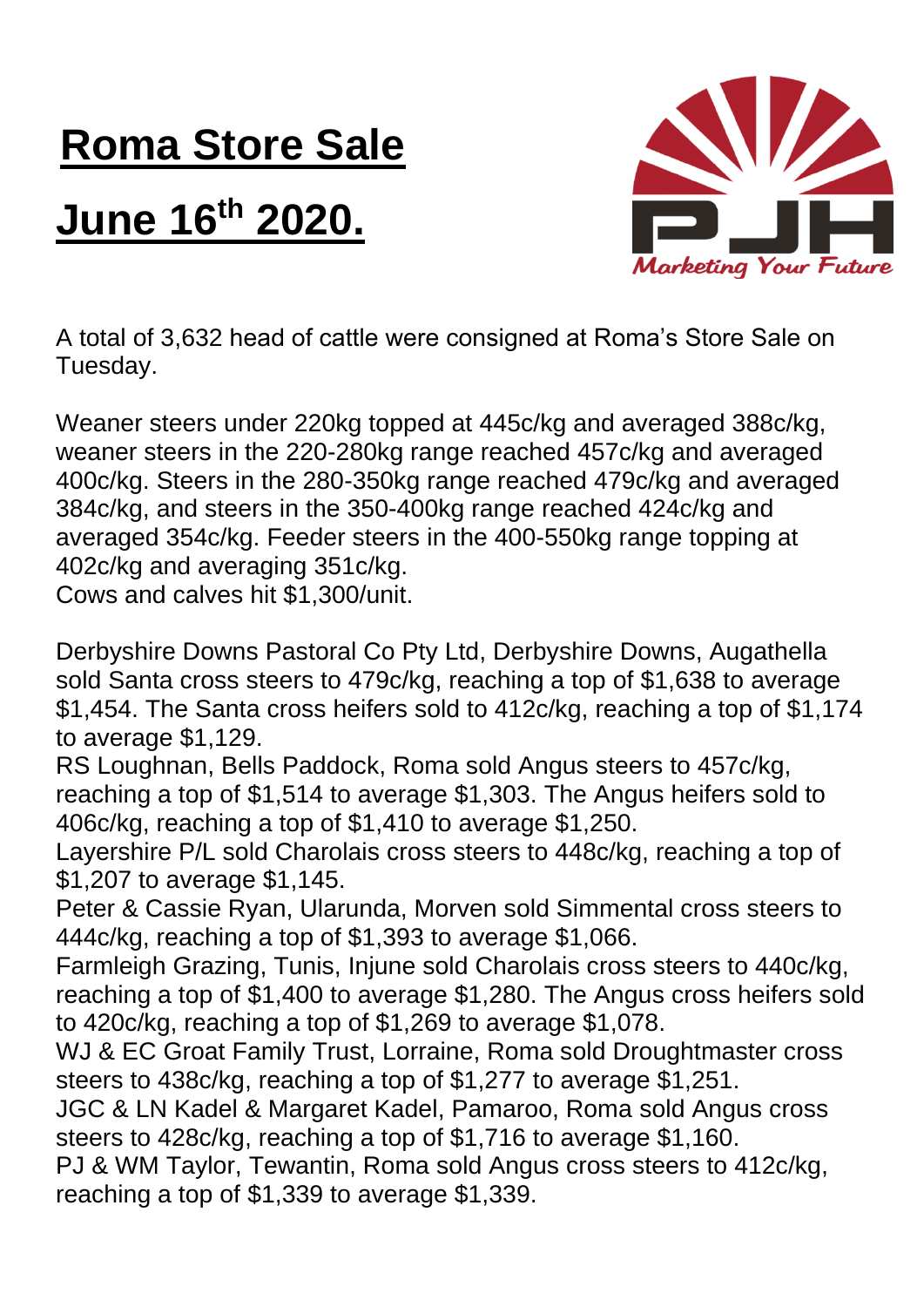DJ & WE Jones, Nardoo, Injune sold Charolais cross steers to 402c/kg, reaching a top of \$2,099 to average \$1,886.

Gilligan Family Trust, Thoura, Yantabulla sold Charolais cross steers to 400c/kg, reaching a top of \$2,161 to average \$1,878. The Charolais cross heifers sold to 351c/kg, reaching a top of \$1,791 to average \$1,614. Westmoor Pastoral Co, Coonadoo, Roma sold Angus cross steers to 396c/kg, reaching a top of \$1,680 to average \$1,591.

T & H Grazing, South Brae, Wallumbilla sold Hereford steers to 394c/kg, reaching a top of \$1,300 to average \$1,300.

Argylla Mountains Pastoral Co, Glencoe, Mt Isa sold Brangus steers to 386c/kg, reaching a top of \$1,759 to average \$1,175.

GC & TE Nielsen, Mt Weribone, Surat sold Santa cross steers to 363c/kg, reaching a top of \$1,931 to average \$1,931.

Heifers under 220kg topped at 410c/kg and averaged 360c/kg, while heifers in the 220-280kg range topped at 420c/kg and averaged 346c/kg. Heifers in the 280-350kg range topped at 412c/kg, averaging 339c/kg. Heifers in the 350-450kg range topped at 386c/kg, averaging 334c/kg.

CJ & GP Houston, East Holme, Wallumbilla sold Angus cross heifers to 406c/kg, reaching a top of \$1,010 to average \$1,010. RH & RJ West, Roleen, Wallumbilla sold Hereford cross heifers to 401c/kg, reaching a top of \$1,496 to average \$1,294. Jennifer Whip, Jenrowan, Roma sold Charolais cross heifers to 390c/kg, reaching a top of \$983 to average \$983.

Cows in the 300-400kg range reached 263c/kg and averaged 230c/kg, while cows in the 400kg-500kg range reached 288c/kg and averaged 261c/kg. Cows over 500kg topped at 299c/kg, averaging 278c/kg.

Wyadrigah Past Co, Curragundi, Mungindi sold Santa bulls to 334c/kg, reaching a top of \$3,191 to average \$3,180.

## *Next week PJH sell 4 th position*